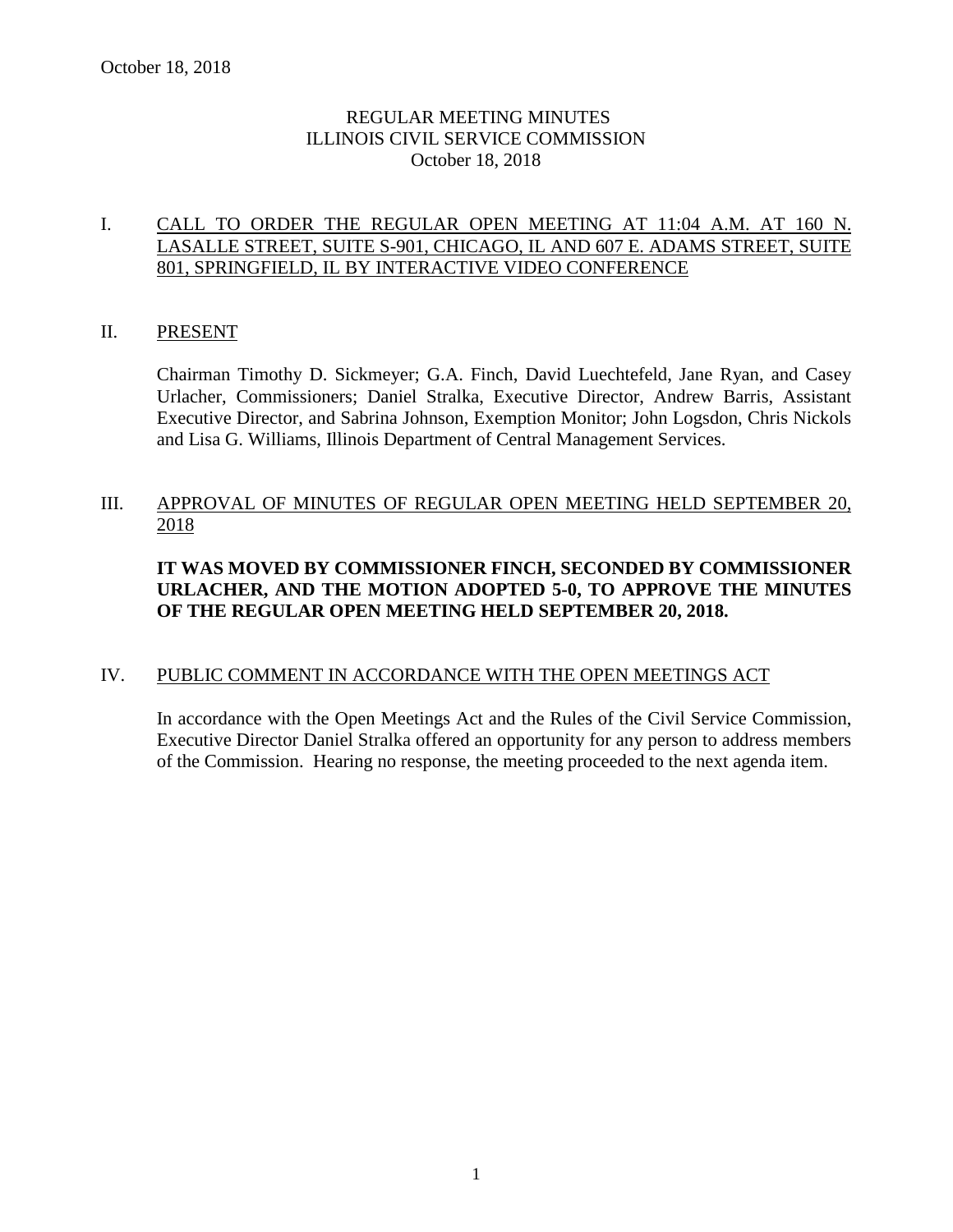#### EXEMPTIONS UNDER SECTION  $4d(3)$  OF THE PERSONNEL CODE V.

# A. Report on Exempt Positions from Department of Central Management Services

|               | Total     | Number of Exempt |
|---------------|-----------|------------------|
| <u>Agency</u> | Employees | Positions        |
|               |           |                  |
|               |           |                  |
|               |           |                  |
|               |           |                  |
|               |           |                  |
|               |           |                  |
|               |           |                  |
|               |           |                  |
|               |           |                  |
|               |           |                  |
|               |           |                  |
|               |           |                  |
|               |           |                  |
|               |           |                  |
|               |           |                  |
|               |           |                  |
|               |           |                  |
|               |           |                  |
|               |           |                  |
|               |           |                  |
|               |           |                  |
|               |           |                  |
|               |           |                  |
|               |           |                  |
|               |           |                  |
|               |           |                  |
|               |           |                  |
|               |           |                  |
|               |           |                  |
|               |           |                  |
|               |           |                  |
|               |           |                  |
|               |           |                  |
|               |           |                  |
|               |           |                  |
|               |           |                  |
|               |           |                  |
|               |           |                  |
|               |           |                  |
|               |           |                  |
|               |           |                  |
|               |           |                  |
|               |           |                  |
|               |           |                  |
|               |           |                  |
|               |           |                  |
|               |           |                  |
|               |           |                  |
|               |           |                  |
|               |           |                  |
|               |           |                  |
|               |           |                  |
|               |           |                  |
|               |           |                  |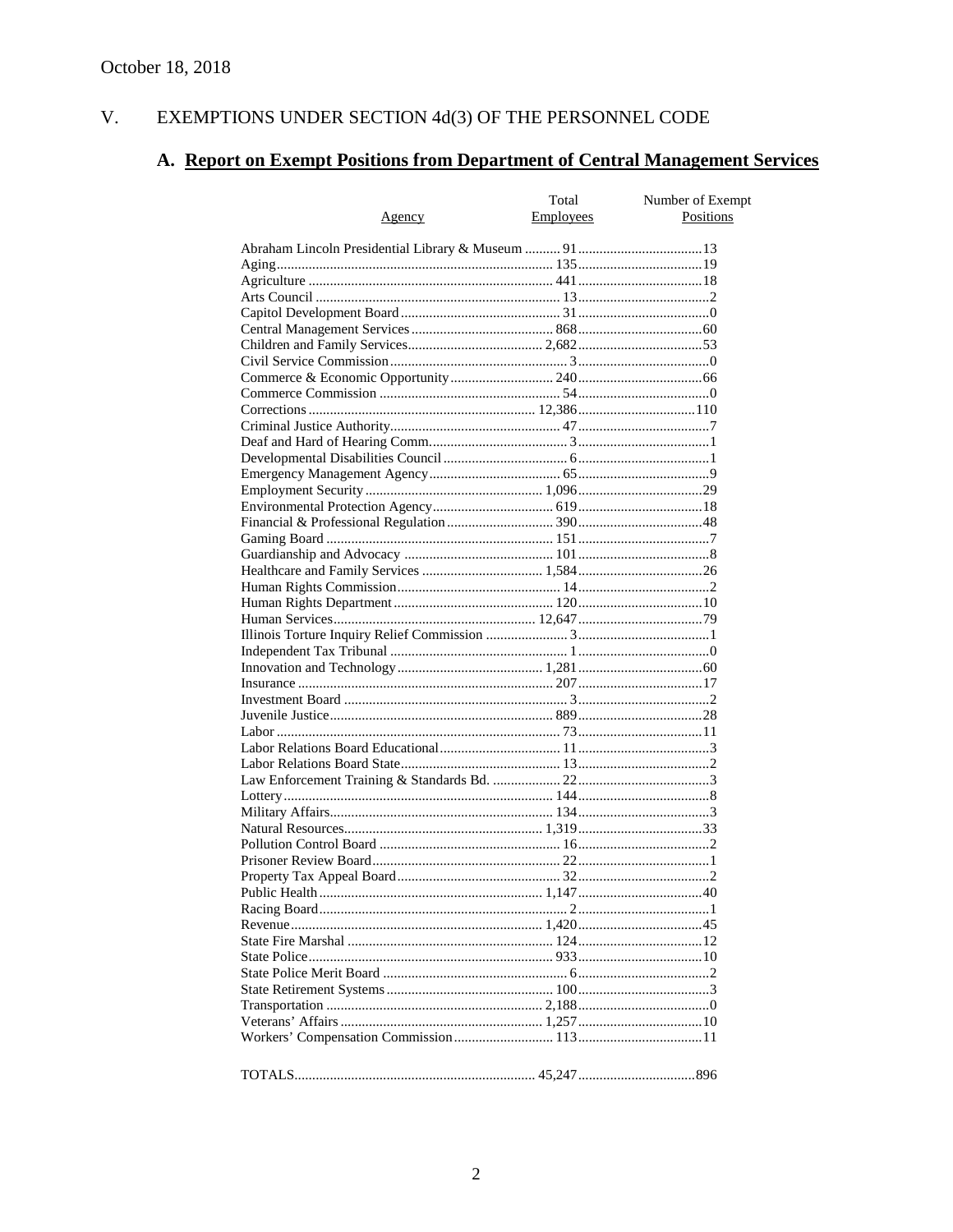#### **B. Governing Rule – Section 1.142 Jurisdiction B Exemptions**

- a) The Civil Service Commission shall exercise its judgment when determining whether a position qualifies for exemption from Jurisdiction B under Section 4d(3) of the Personnel Code. The Commission will consider any or all of the following factors inherent in the position and any other factors deemed relevant to the request for exemption:
	- 1) The amount and scope of principal policy making authority;
	- 2) The amount and scope of principal policy administering authority;
	- 3) The amount of independent authority to represent the agency, board or commission to individuals, legislators, organizations or other agencies relative to programmatic responsibilities;
	- 4) The capability to bind the agency, board or commission to a course of action;
	- 5) The nature of the program for which the position has principal policy responsibility;
	- 6) The placement of the position on the organizational chart of the agency, board or commission;
	- 7) The mission, size and geographical scope of the organizational entity or program within the agency, board or commission to which the position is allocated or detailed.
- b) The Commission may, upon its own action after 30 days' notice to the Director of Central Management Services or upon the recommendation of the Director of the Department of Central Management Services, rescind the exemption of any position that no longer meets the requirements for exemption set forth in subsection (a). However, rescission of an exemption shall be approved after the Commission has determined that an adequate level of managerial control exists in exempt status that will insure responsive and accountable administrative control of the programs of the agency, board or commission.
- c) For all positions currently exempt by action of the Commission, the Director of Central Management Services shall inform the Commission promptly in writing of all changes in essential functions, reporting structure, working title, work location, position title, position number or specialized knowledge, skills, abilities, licensure or certification.
- d) Prior to granting an exemption from Jurisdiction B under Section 4d(3) of the Personnel Code, the Commission will notify the incumbent of the position, if any, of its proposed action. The incumbent may appear at the Commission meeting at which action is to be taken and present objections to the exemption request.

(Source: Amended at 34 Ill. Reg. 3485, effective March 3, 2010)

\* \* \*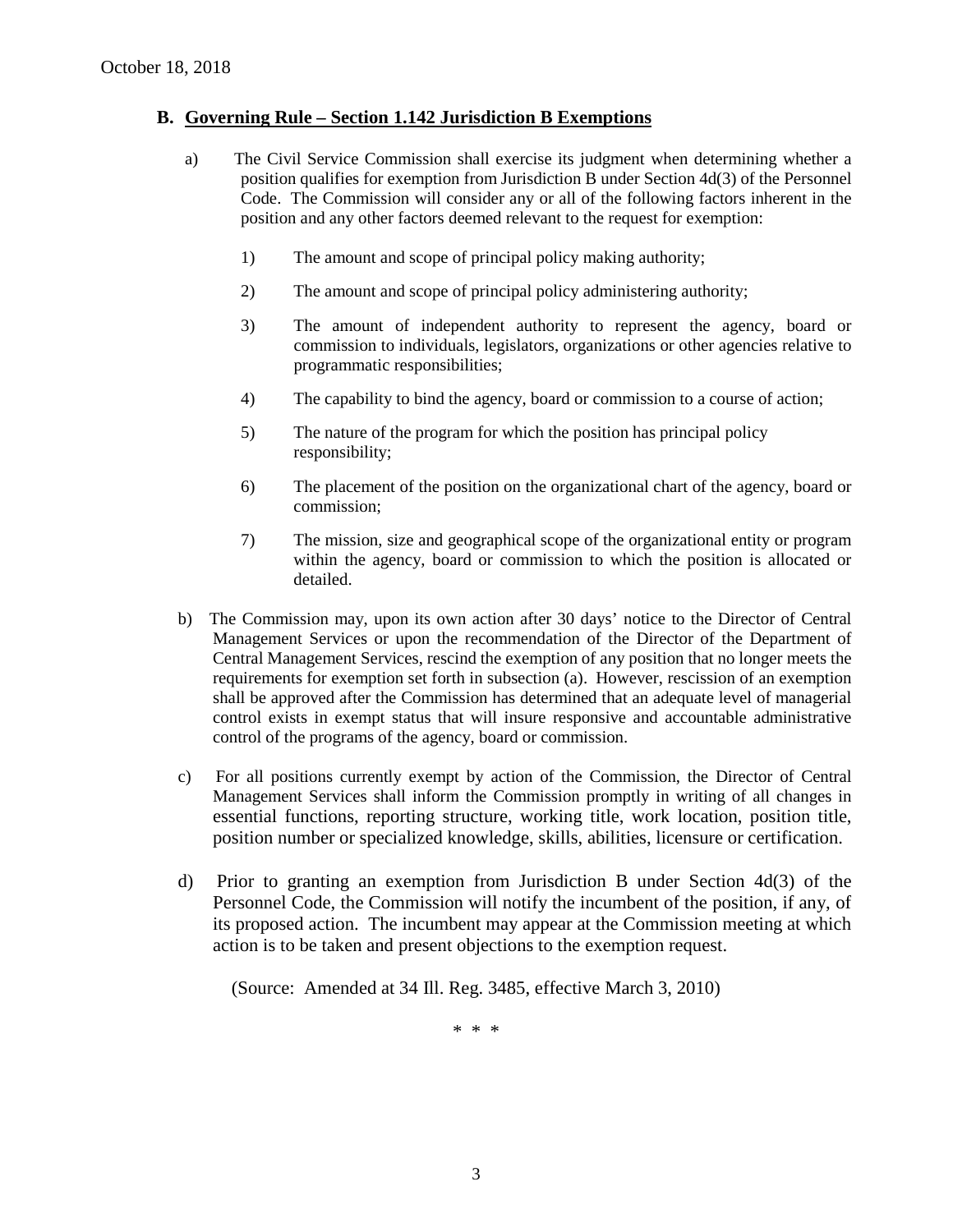## **C. Requests for 4d(3) Exemption**

Exemption Monitor Sabrina Johnson reported the following:

 $\triangleright$  As to Item C, this request is for a Deputy Director of Diversity and Inclusion at Department of Central Management Services (CMS), a position that reports to the Assistant Director who reports to the Director. Civil Service Commission Staff analysis was made from the clarification effective May 1, 2018. This position has authority to administer the development and ongoing administration of the Diversity Enrichment Program (DEP). CMS wants to increase the viability of this program, so the position was moved from Personnel to the Assistant Director. The DEP program includes the Hispanic Employment Plan, the Asian American Employment Plan and the African American Employment Plan. This position will meet with other State Agency Representatives to provide oversight of underutilization and identify strategies for targeted recruitment. This position is responsible for completing the yearly State Services Assurance Act Annual Report to the General Assembly regarding the accomplishments of Agencies relating to the DEP. This position is currently filled with a provisional appointment that expires October 23, 2018. For these reasons, Staff recommended approval of this exemption request.

DEP Deputy Director Lisa Williams indicated the presentation was correct and added that the Diversity Enrichment Program includes Hispanic, Asian and African American plans and that she meets with the General Assembly regarding the program. Commissioner Ryan asked whether agency Equal Employment Opportunity Officers filed these plans. Lisa Williams indicated they are not responsible for these employment plans. They are responsible for agency Affirmative Action plans and quarterly reports. The DEP employment plans are for all agencies under the Governor's Office. Lisa Williams did acknowledge that Equal Employment Opportunity Officers do participate in her DEP council. While there is presently little direct contact with Equal Employment Opportunity Officers, that will increase going forward. Commissioner Ryan followed up asking whether these plans will now be consolidated under the DEP as opposed to each agency responding to the General Assembly. Lisa Williams indicated that was accurate. Commissioner Luechtefeld asked if there will be a corresponding Springfield position to perform these responsibilities. Lisa Williams responded negatively.

#### **IT WAS MOVED BY COMMISSIONER URLACHER, SECONDED BY COMMISSIONER FINCH, AND THE MOTION ADOPTED 5-0 TO GRANT 4d(3) EXEMPTION FOR THE FOLLOWING POSITION:**

#### **C: Diversity Enrichment Program Manager (CMS)**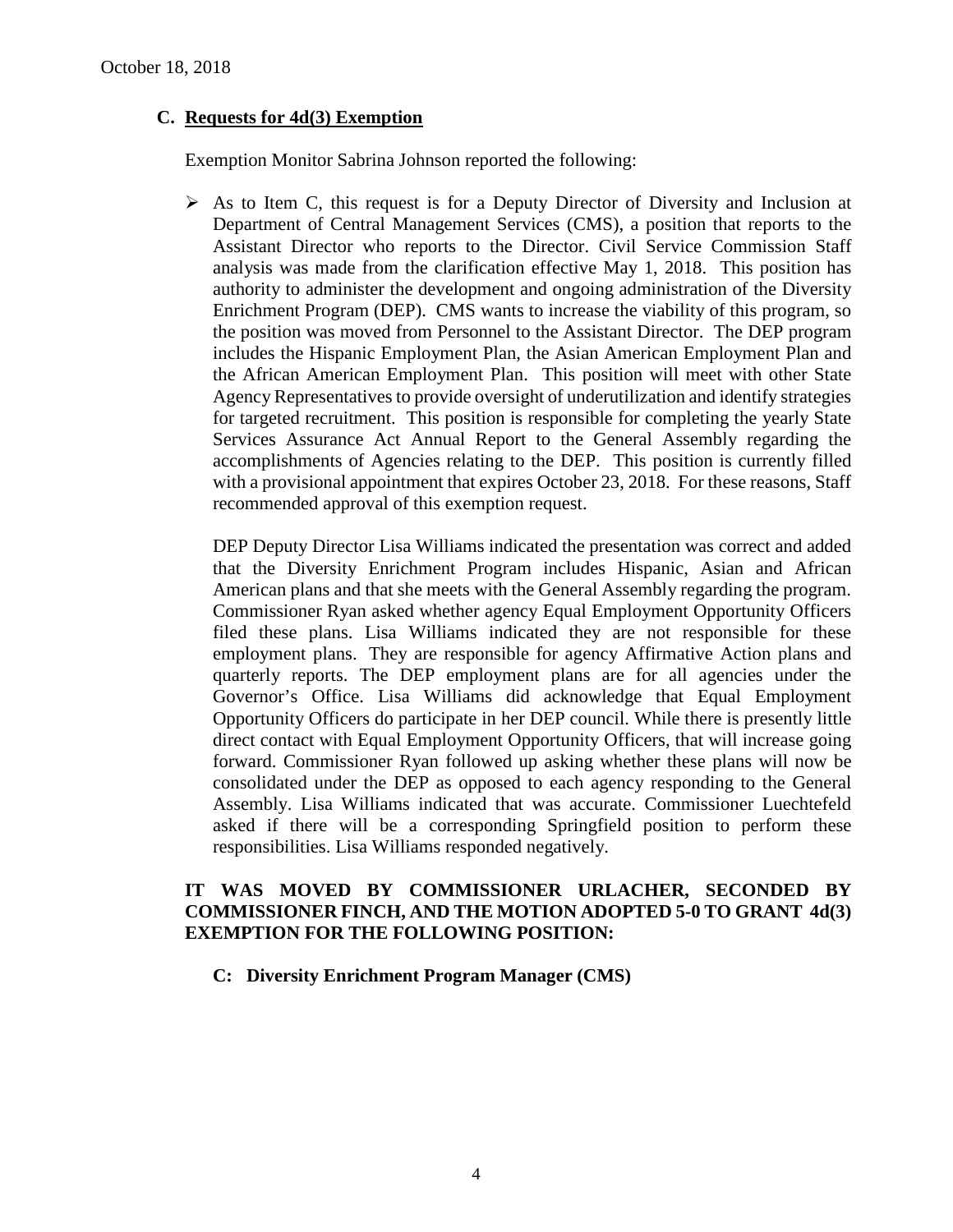The following position was granted 4d(3) exemption on October 18, 2018:

| <b>Position Number</b>  | 40070-37-00-010-00-01                          |
|-------------------------|------------------------------------------------|
| <b>Functional Title</b> | Diversity Enrichment Program Manager           |
| Incumbent               | Vacant                                         |
| Supervisor              | Assistant Director who reports to the Director |
| Location                | Cook County                                    |

#### **C. Illinois Department of Central Management Services**

#### VI. CLASS SPECIFICATIONS

#### **A. Governing Rule – Section 1.45 Classification Plan**

The Commission will review the class specifications requiring Commission approval under the Classification Plan and will approve those that meet the requirements of the Personnel Code and Personnel Rules and conform to the following accepted principles of position classification:

- a) The specifications are descriptive of the work being done or that will be done;
- b) Identifiable differentials are set forth among classes that are sufficiently significant to permit the assignment of individual positions to the appropriate class;
- c) Reasonable career promotional opportunities are provided;
- d) The specifications provide a reasonable and valid basis for selection screening by merit examinations;
- e) All requirements of the positions are consistent with classes similar in difficulty, complexity and nature of work; and
- f) The relation of the class specifications to any applicable collective bargaining agreement.

The following class titles were submitted for revision by the Director of the Illinois Department of Central Management Services:

#### **B. Dietary Manager I Dietary Manager II**

Staff Analysis: Assistant Executive Director Barris reported that the Dietary I and II class specifications were previously revised in April 2017 to include the requirement of a valid certificate as a Certified Dietary Manager (CDM) for positions at the Department of Veterans Affairs (DVA). The proposed revision to the Dietary I and II classifications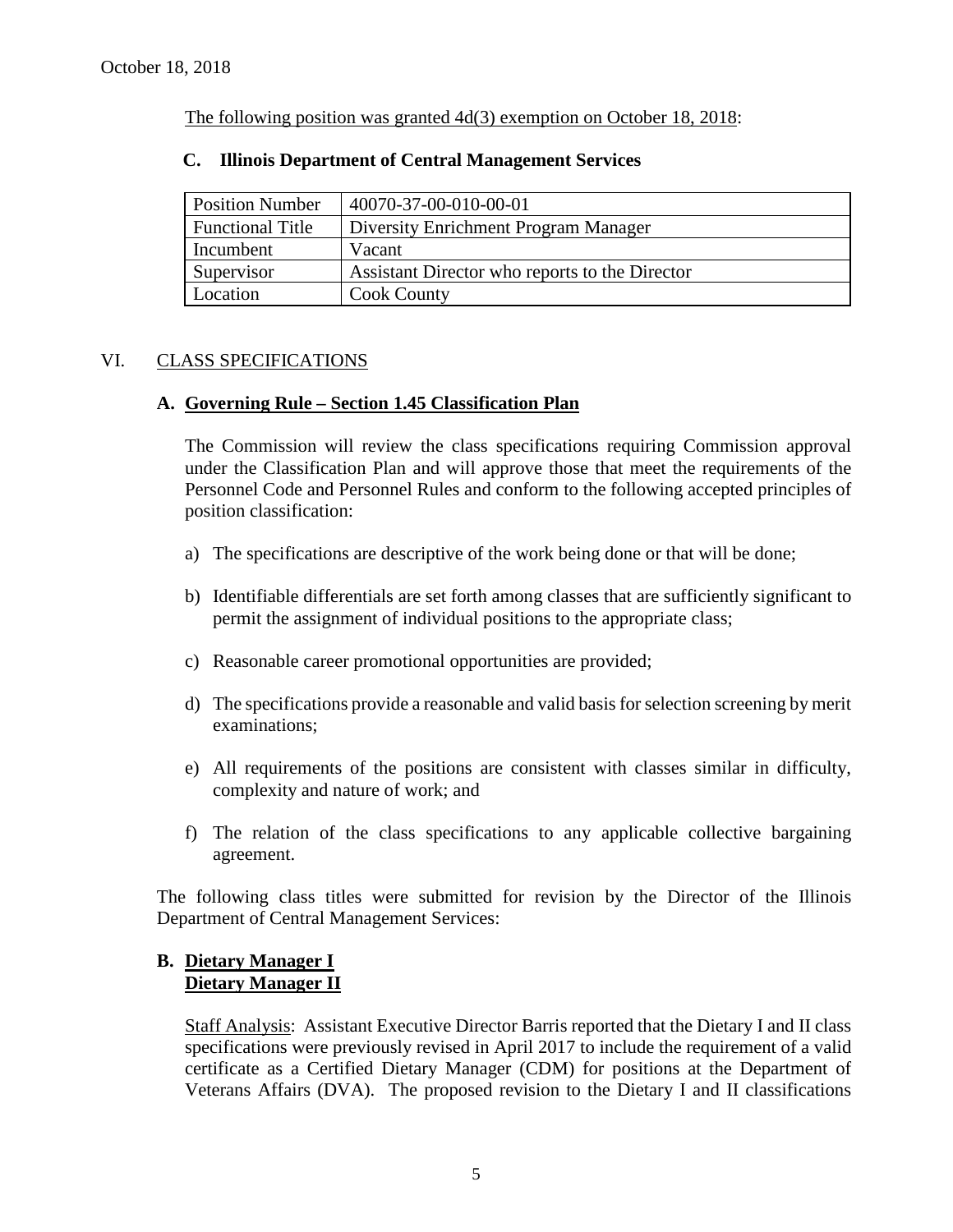reflects the need to include the requirement of a Food Service Sanitation Manager Certification issued by the Department of Public Health or a Certified Food Protection Manager certification for positions within the Department of Human Services (DHS). Chris Nickols from CMS Technical Services confirmed that both DVA and DHS utilize positions from the Dietary I and II classification but positions within the class have different certification requirements related to food preparation and that was the need for the revision. The proposed revisions were agreed to through collective bargaining and would not result in an increase in compensation. (Commissioner Ryan noted that the revisions applied to either class used at the agencies.) Commissioner Luechtefeld asked if new employees would be hired as a result of the revisions and Chris Nickols indicated that the revisions would not result in new hires but were needed to comply with changes to Illinois statutes regarding food handling.

**IT WAS MOVED BY COMMISSIONER RYAN, SECONDED BY COMMISSIONER URLACHER, AND THE MOTION ADOPTED 5-0 TO APPROVE THE REVISION OF THE FOLLOWING CLASS TITLES TO BE EFFECTIVE ON NOVEMBER 1, 2018:**

**B. Dietary Manager I Dietary Manager II**

**IT WAS MOVED BY COMMISSIONER URLACHER, SECONDED BY COMMISSIONER FINCH, AND THE MOTION ADOPTED 5-0 TO DISAPPROVE ANY CLASS SPECIFICATIONS RECEIVED BY THE COMMISSION STAFF NOT CONTAINED IN THIS AGENDA TO ALLOW ADEQUATE STUDY.** 

## VII. PERSONNEL RULES

#### **A. Civil Service Commission Governing Rule – Section 1.310 Personnel Rules**

The Commission has power to disapprove new rules or amendments to existing rules submitted by the Director of Central Management Services. Such proposed new rules or amendments of existing rules submitted to the Commission shall be accompanied by a report of proceedings attending the prior public hearing required by law with respect to them. If the Commission does not disapprove new rules or any amendment to existing rules within 30 days following the receipt from the Director of Central Management Services, the new rules or amendments have the force and effect of law after filing by the Director with the Secretary of State.

#### **B. None submitted**

**IT WAS MOVED BY COMMISSIONER RYAN, SECONDED BY COMMISSIONER LUECHTEFELD, AND THE MOTION ADOPTED 5-0 TO DISAPPROVE ANY AMENDMENTS TO PERSONNEL RULES RECEIVED BY THE COMMISSION STAFF BUT NOT CONTAINED IN THIS AGENDA TO ALLOW ADEQUATE STUDY.**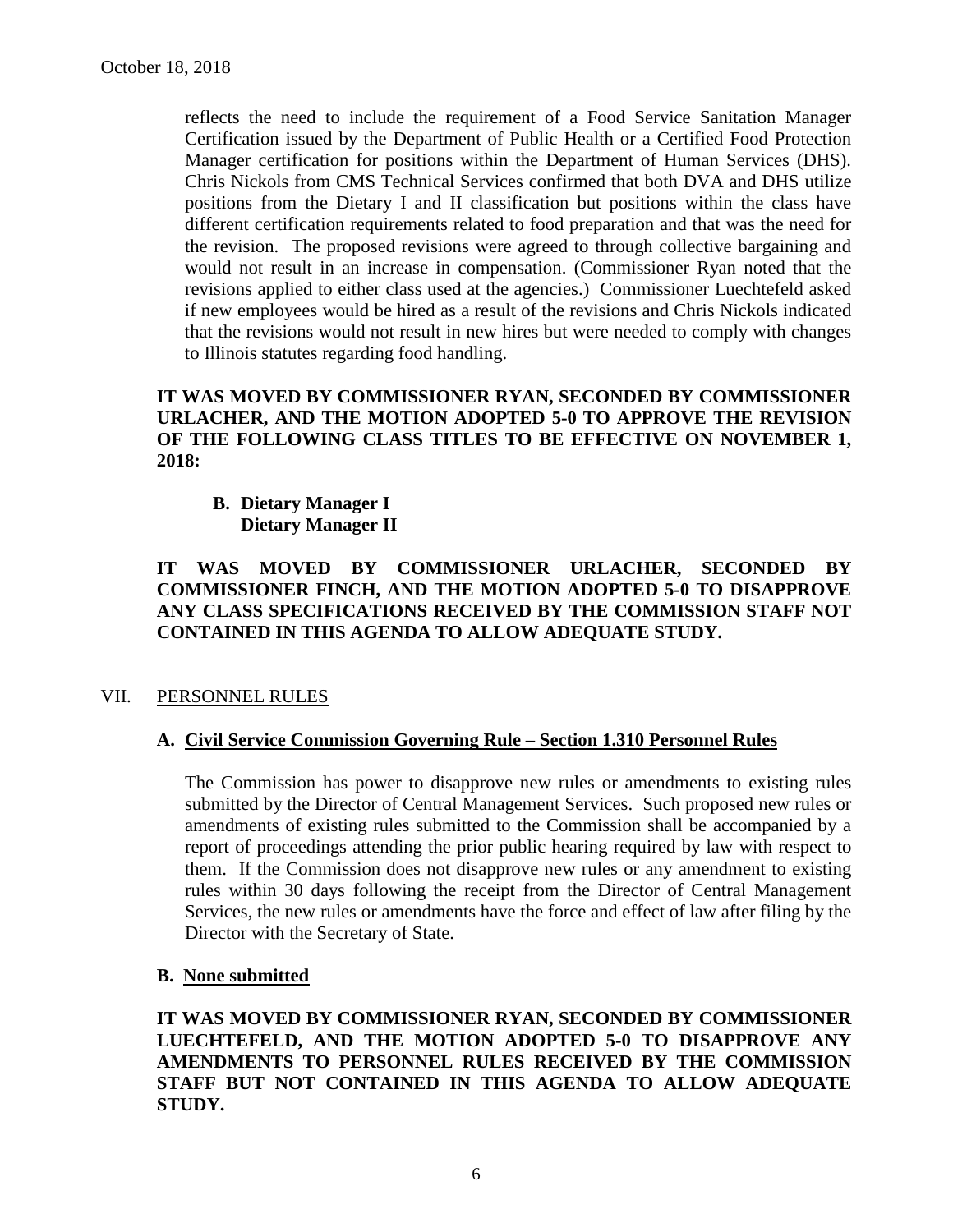#### VIII. MOTION TO CLOSE A PORTION OF THE MEETING

**IT WAS MOVED BY COMMISSIONER URLACHER, SECONDED BY COMMISSIONER RYAN, AND BY ROLL CALL VOTE THE MOTION ADOPTED 5-0 TO CLOSE A PORTION OF THE MEETING PURSUANT TO SUBSECTIONS 2(c)(1), 2(c)(4), AND 2(c)(11) OF THE OPEN MEETINGS ACT.**

| <b>SICKMEYER</b>   | YES.       | <b>FINCH</b> | YES |
|--------------------|------------|--------------|-----|
| <b>LUECHTEFELD</b> | <b>YES</b> | <b>RYAN</b>  | YES |
| <b>URLACHER</b>    | YES.       |              |     |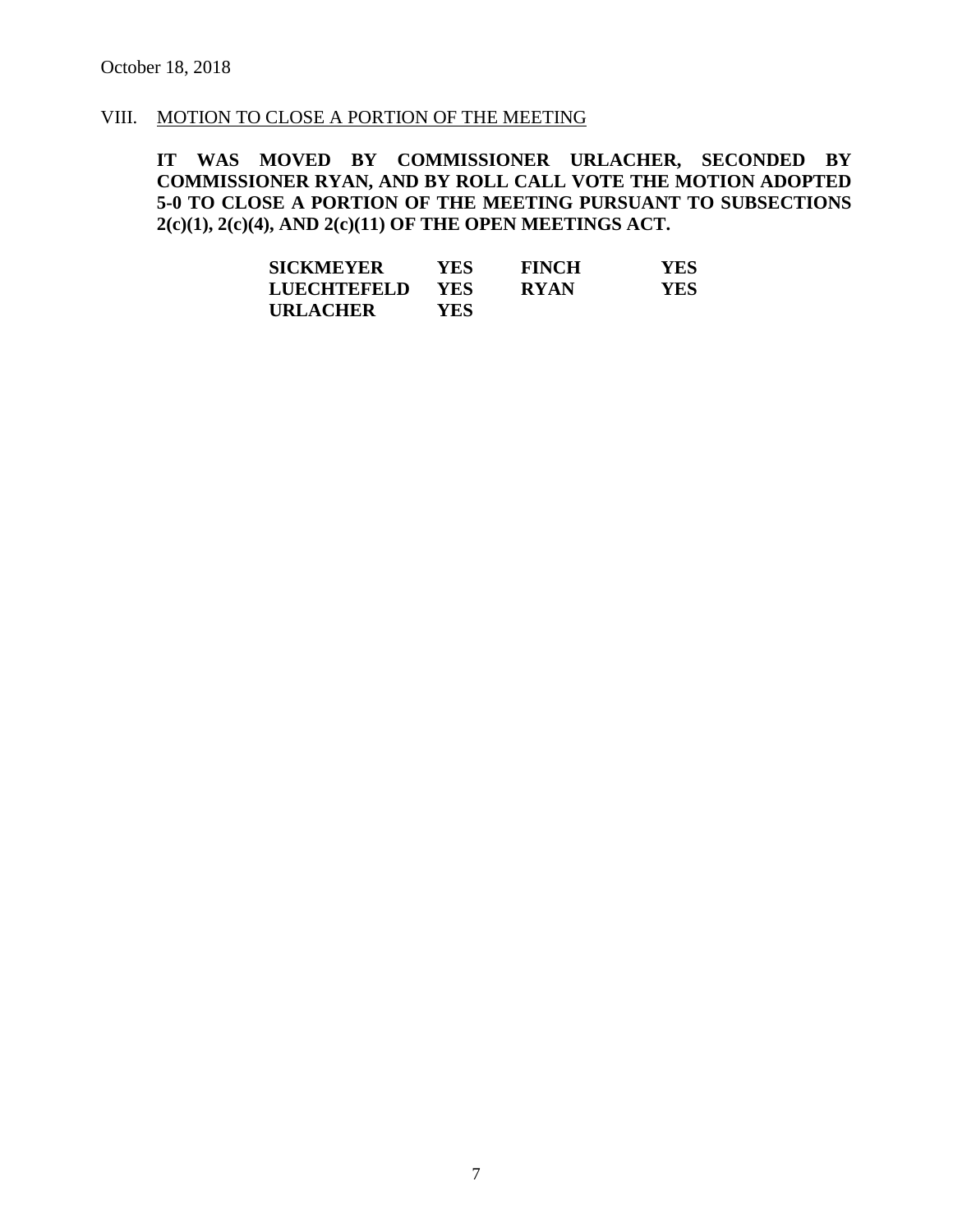#### IX. RECONVENE THE OPEN MEETING

Upon due and proper notice, the regular open meeting of the Illinois Civil Service Commission was reconvened at 160 N. LaSalle Street, Suite S-901, Chicago, IL and 607 E. Adams Street, Suite 801, Springfield, IL by interactive video conference at 11:30 a.m.

#### PRESENT

Chairman Timothy D. Sickmeyer; G.A. Finch, David Luechtefeld, Jane Ryan, and Casey Urlacher, Commissioners; Daniel Stralka, Executive Director, Andrew Barris, Assistant Executive Director and Sabrina Johnson, Exemption Monitor.

#### X. PUBLICLY ANNOUNCED DECISION RESULTING FROM APPEAL

#### **DA-42-18**

| Employee    | Charles L. Johnson    | Appeal Date   | 04/30/18          |
|-------------|-----------------------|---------------|-------------------|
| Agency      | <b>Human Services</b> | Decision Date | 10/05/18          |
| Appeal Type | Discharge             | Proposal for  |                   |
| <b>ALJ</b>  | <b>Andrew Barris</b>  | Decision      | Discharge upheld. |

**IT WAS MOVED BY COMMISSIONER FINCH, SECONDED BY COMMISSIONER RYAN, AND BY ROLL CALL VOTE OF 5-0 THE MOTION ADOPTED TO AFFIRM AND ADOPT THE PROPOSAL OF THE ADMINISTRATIVE LAW JUDGE TO UPHOLD THE DISCHARGE FOR THE REASONS SET FORTH IN THE PROPOSAL FOR DECISION.**

| <b>SICKMEYER</b>   | <b>YES</b> | <b>FINCH</b> | YES |
|--------------------|------------|--------------|-----|
| <b>LUECHTEFELD</b> | <b>YES</b> | <b>RYAN</b>  | YES |
| <b>URLACHER</b>    | YES        |              |     |

#### XI. APPEAL TERMINATED WITHOUT DECISION ON THE MERITS

#### **D-6-19**

| Employee | John Williams  | <b>Appeal Date</b> | 09/07/18                             |
|----------|----------------|--------------------|--------------------------------------|
| Agency   | Corrections    | Decision Date      | 10/02/18                             |
| Type     | Demotion       | Proposal for       | Dismissed subject to approval of the |
| ALJ      | Daniel Stralka | Decision           | Commission; withdrawn.               |

**IT WAS MOVED BY COMMISSIONER FINCH, SECONDED BY COMMISSIONER URLACHER, AND BY ROLL CALL VOTE OF 5-0 THE MOTION ADOPTED TO AFFIRM AND ADOPT THE PROPOSAL OF THE ADMINISTRATIVE LAW JUDGE TO DISMISS THE APPEAL.**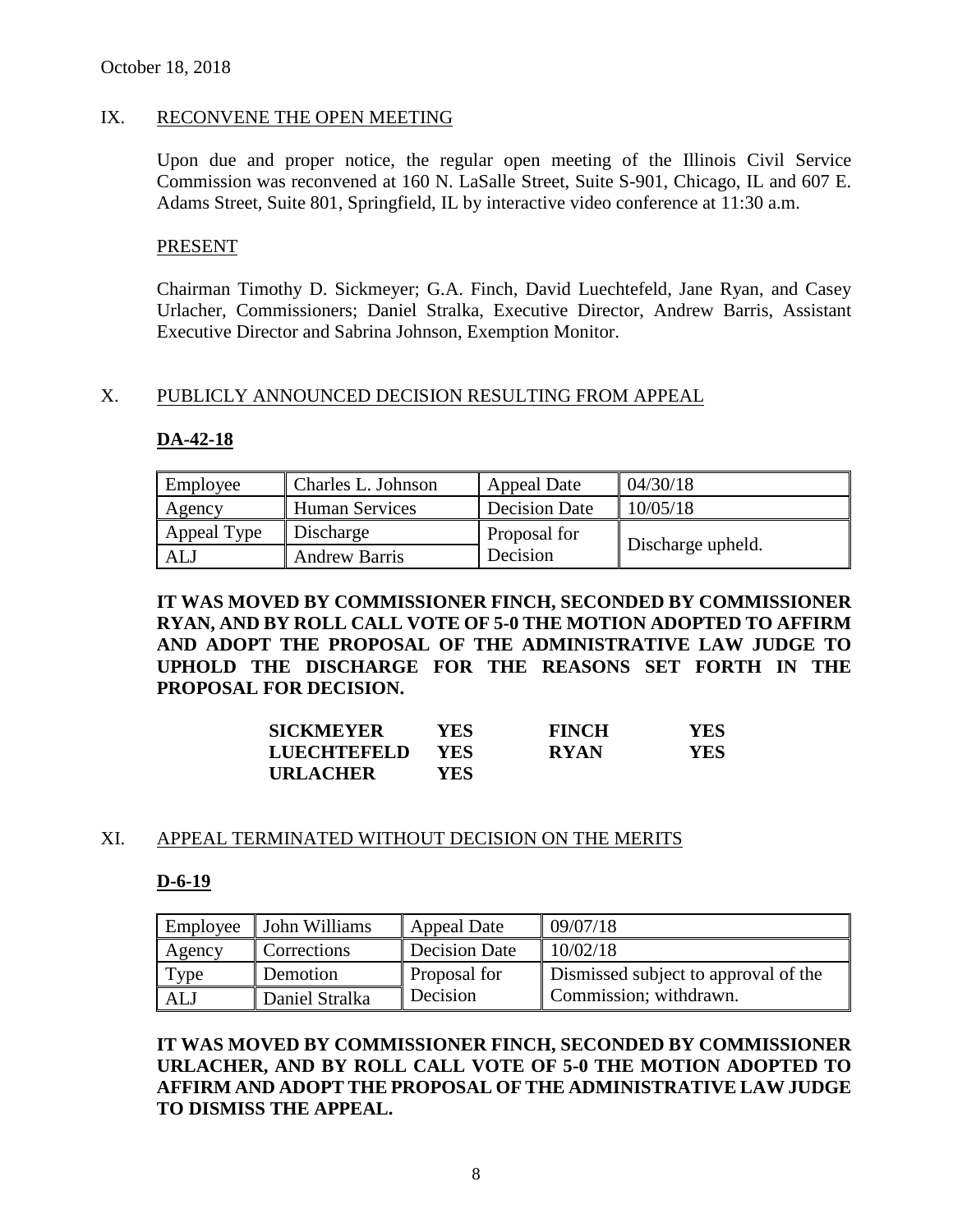| <b>SICKMEYER</b> | YES  | <b>FINCH</b> | YES |
|------------------|------|--------------|-----|
| LUECHTEFELD      | YES. | <b>RYAN</b>  | YES |
| <b>URLACHER</b>  | YES. |              |     |

#### XII. STAFF REPORT

Executive Director Stralka reported that:

- $\triangleright$  SECA donations may be made up to October 31. If Commissioners need assistance they can ask him or Beckie Daniken.
- Central Management Services issued a memorandum to all agencies on October 12, 2018 updating them on seeking Governor's Office approval for a variety of personnel actions including some that address principal policy exempt positions. It is anticipated that this will be an agenda item for the Commission's upcoming quarterly meeting with the Director of Central Management Services so there will be a more detailed report next month.
- $\triangleright$  If Commissioners have not emailed their vehicle use forms to the Comptroller yet, they can leave the forms with Commission Staff who will take care of that.

Assistant Executive Director Andrew Barris reported that:

- $\triangleright$  A rules grievance hearing was scheduled for October 30, 2018 in which Commission Staff would participate. CMS provided the following regarding the grievance process statistics as of July 10, 2018: 19 grievances at the 4th level on July 1, 2017, 14 grievances at the 4th level as of June 30, 2018, zero 4th level hearings in FY18, 13 grievances that were dismissed and/or withdrawn and/or resolved without a hearing in FY18, and zero grievances that were addressed through the expedited process in FY18.
- The amendments to the Rules of the Civil Service Commission went into effect on September 1, 2018.
- $\triangleright$  Sexual Harassment training online needs to be completed by November 13, 2018 but the Commissioners can do training with a paper copy provided in the attachments he emailed.
- Chairman Sickmeyer and Barris attended the ICED annual awards event on October 4, 2018.

#### XIII. ANNOUNCEMENT OF NEXT MEETING

Announcement was made of the next regular open meeting to be held at 11:00 a.m. on Thursday, November 15, 2018 in the Chicago and Springfield offices of the Commission by interactive video conference.